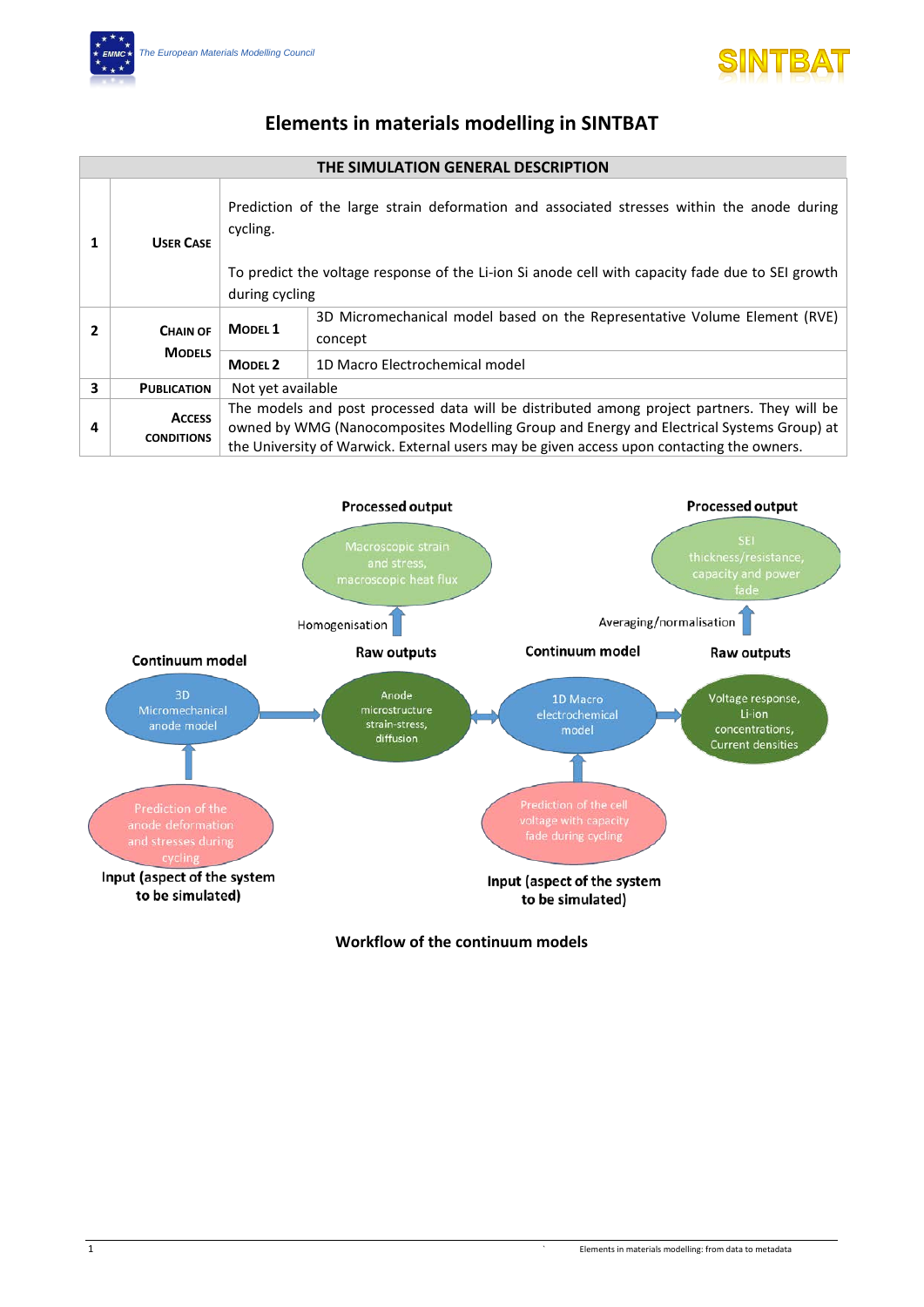



**The Second Service** 

## **Elements in the simulation of Model 1: 3D Micromechanical model**

| 1   |                                                                                                                                                                                                                                                                                                                                                                                                                                                                                                                                                                                                                                                                                                                                                                                | <b>ASPECT OF THE USER CASE/SYSTEM TO BE SIMULATED</b> |
|-----|--------------------------------------------------------------------------------------------------------------------------------------------------------------------------------------------------------------------------------------------------------------------------------------------------------------------------------------------------------------------------------------------------------------------------------------------------------------------------------------------------------------------------------------------------------------------------------------------------------------------------------------------------------------------------------------------------------------------------------------------------------------------------------|-------------------------------------------------------|
| 1.1 | A 3D micromechanical model for prediction of the deformation and stresses during<br>lithiation/delithiation of the anode will be developed. The micromechanical model will be<br>based on the RVE concept to reflect the in-situ behaviour of the anode. The large<br><b>ASPECT OF THE USER</b><br>deformation behaviour will be driven by the response of Si particles undergoing large<br>CASE TO BE<br>volumetric deformations. The medium between Si particles will be modelled as an<br><b>SIMULATED</b><br>effective nonlinear material governed by the response of binder material. The<br>strains/stresses will be predicted both at the micromechanical level (raw data) and<br>macroscopic level (post-processed data) using nonlinear computational homogenisation. |                                                       |
| 1.2 | <b>MATERIAL</b>                                                                                                                                                                                                                                                                                                                                                                                                                                                                                                                                                                                                                                                                                                                                                                | Si particles, effective matrix                        |
| 1.3 | <b>GEOMETRY</b>                                                                                                                                                                                                                                                                                                                                                                                                                                                                                                                                                                                                                                                                                                                                                                | <b>RVE</b>                                            |
| 1.4 | <b>TIME LAPSE</b>                                                                                                                                                                                                                                                                                                                                                                                                                                                                                                                                                                                                                                                                                                                                                              | From seconds to hours                                 |
| 1.5 | <b>MANUFACTURING</b><br><b>PROCESS OR IN-</b><br><b>SERVICE CONDITIONS</b>                                                                                                                                                                                                                                                                                                                                                                                                                                                                                                                                                                                                                                                                                                     | Lithium ion concentration, mechanical constraints     |
| 1.6 | <b>PUBLICATION</b>                                                                                                                                                                                                                                                                                                                                                                                                                                                                                                                                                                                                                                                                                                                                                             | Not yet available                                     |

| $\overline{2}$             |                                                                         | <b>GENERIC PHYSICS OF THE MODEL EQUATION</b>                |                                           |                                                                                                                                                    |  |  |  |
|----------------------------|-------------------------------------------------------------------------|-------------------------------------------------------------|-------------------------------------------|----------------------------------------------------------------------------------------------------------------------------------------------------|--|--|--|
| 2.0                        | <b>MODEL TYPE</b><br><b>AND NAME</b>                                    |                                                             | Continuum model, 3D Micromechanical model |                                                                                                                                                    |  |  |  |
| 2.1                        | <b>MODEL ENTITY</b>                                                     | Finite volumes/elements                                     |                                           |                                                                                                                                                    |  |  |  |
| 2.2                        | <b>MODEL</b><br>PHYSICS/<br><b>CHEMISTRY</b><br><b>EQUATION</b><br>PE's | Equations<br>Physical<br>quantities<br>for each<br>equation | $1_{-}$<br>2.<br>1.<br>2.                 | Stress-strain-like law<br>Fick's-like law<br>Stresses, strains<br>Concentration, fluxes                                                            |  |  |  |
| <b>MATERIALS RELATIONS</b> |                                                                         | <b>Physical quantities/</b><br>descriptors for each         | <b>Equations</b><br><b>MR</b>             | Strain energy function<br>1.<br>Fick's-like law<br>2.<br>Material constants: stress-strain tangents, cross-link density<br>1.<br>2.<br>Diffusivity |  |  |  |
| 2.4                        | <b>PUBLICATION</b>                                                      | Not available                                               |                                           |                                                                                                                                                    |  |  |  |

| 3.  | <b>SPECIFIC COMPUTATIONAL MODELLING METADATA</b> |                                                         |                                                                                                                                                                                 |  |  |  |
|-----|--------------------------------------------------|---------------------------------------------------------|---------------------------------------------------------------------------------------------------------------------------------------------------------------------------------|--|--|--|
| 3.1 | <b>NUMERICAL SOLVER</b>                          | <b>FE</b>                                               |                                                                                                                                                                                 |  |  |  |
| 3.2 | <b>SOFTWARE TOOL</b>                             | ABAQUS                                                  |                                                                                                                                                                                 |  |  |  |
| 3.4 | <b>TIME STEP</b>                                 | Unclear                                                 |                                                                                                                                                                                 |  |  |  |
|     | <b>COMPUTATIONAL</b><br><b>REPRESENTATION</b>    | <b>PHYSICS</b><br><b>EQUATION</b>                       | <b>PDEs</b>                                                                                                                                                                     |  |  |  |
| 3.5 |                                                  | <b>MATERIAL</b><br><b>RELATIONS</b>                     | Stress-strain, Fick's-like law                                                                                                                                                  |  |  |  |
|     |                                                  | <b>MATERIAL</b>                                         | Microstructure of the anode will be represented as a composite made of Si<br>particles embedded in an effective matrix, with a possible interphase layer<br>around Si particles |  |  |  |
|     |                                                  | <b>BOUNDARY</b><br><b>CONDITIONS</b>                    | Li ion concentration, mechanical constrains (translational degrees of<br>freedom)                                                                                               |  |  |  |
|     |                                                  | <b>ADDITIONAL</b><br><b>SOLVER</b><br><b>PARAMETERS</b> | Relevant parameters governing an iterative-incremental Newton-Raphson-<br>like solution scheme                                                                                  |  |  |  |
| 3.6 | <b>PUBLICATION</b>                               | Not yet available                                       |                                                                                                                                                                                 |  |  |  |